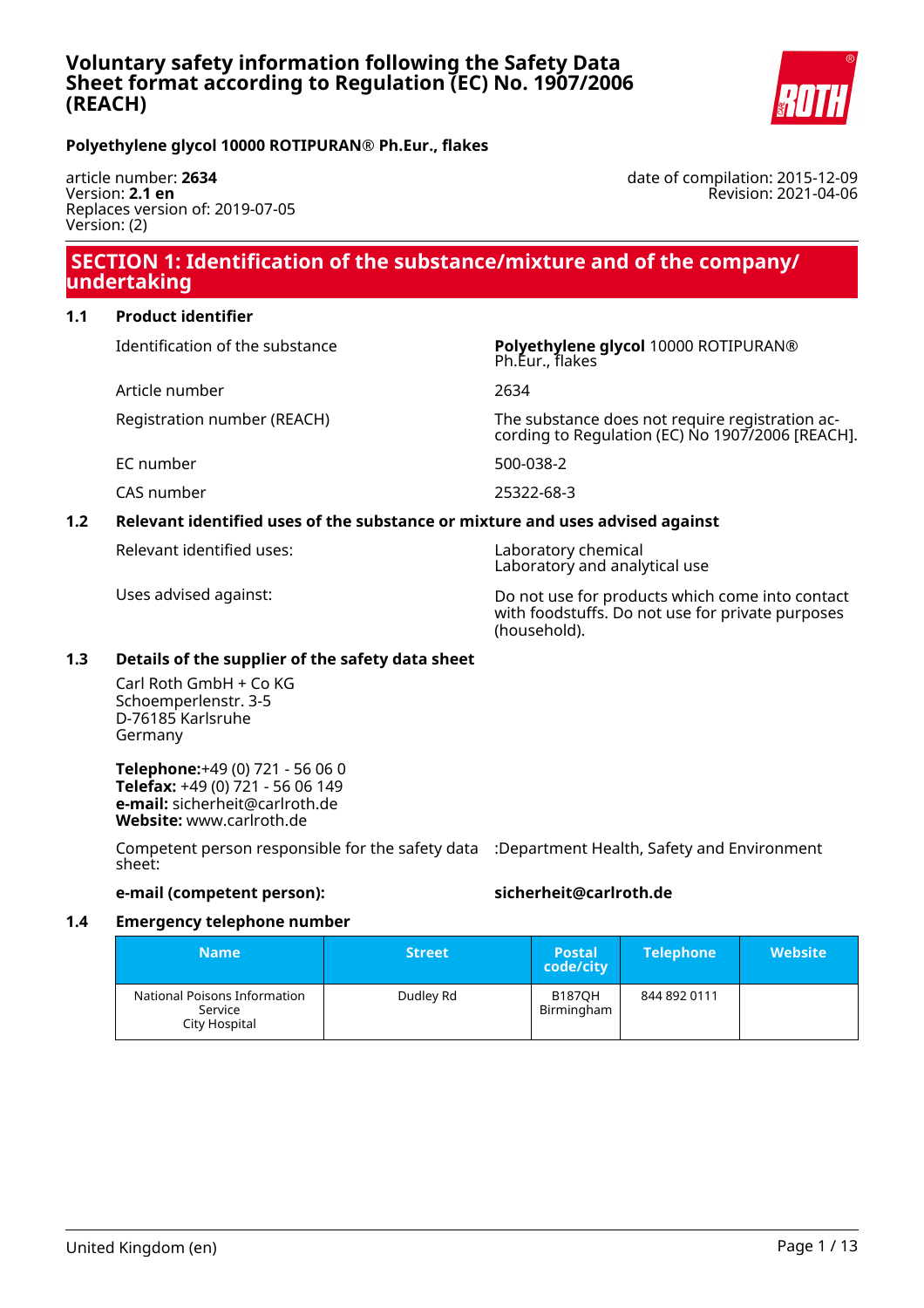

**Polyethylene glycol 10000 ROTIPURAN® Ph.Eur., flakes**

article number: **2634**

# **SECTION 2: Hazards identification**

**2.1 Classification of the substance or mixture**

#### **Classification according to Regulation (EC) No 1272/2008 (CLP)**

This substance does not meet the criteria for classification in accordance with Regulation No 1272/ 2008/EC.

#### **2.2 Label elements**

# **Labelling according to Regulation (EC) No 1272/2008 (CLP)**

not required

# **2.3 Other hazards**

# **Results of PBT and vPvB assessment**

According to the results of its assessment, this substance is not a PBT or a vPvB.

# **SECTION 3: Composition/information on ingredients**

**3.1 Substances**

| Name of substance | Polyethylene glycol            |
|-------------------|--------------------------------|
| Molecular formula | $HO(C_2H_4O)$ nH               |
| Molar mass        | 9.000 – 11.250 $\frac{g}{mol}$ |
| CAS No            | 25322-68-3                     |
| EC No             | 500-038-2                      |

 **SECTION 4: First aid measures**

# **4.1 Description of first aid measures**



#### **General notes**

Take off contaminated clothing.

#### **Following inhalation**

Provide fresh air. In all cases of doubt, or when symptoms persist, seek medical advice.

#### **Following skin contact**

Rinse skin with water/shower.

#### **Following eye contact**

Rinse cautiously with water for several minutes.

#### **Following ingestion**

Rinse mouth. Call a doctor if you feel unwell.

# **4.2 Most important symptoms and effects, both acute and delayed**

Gastrointestinal complaints, Diarrhoea, Nausea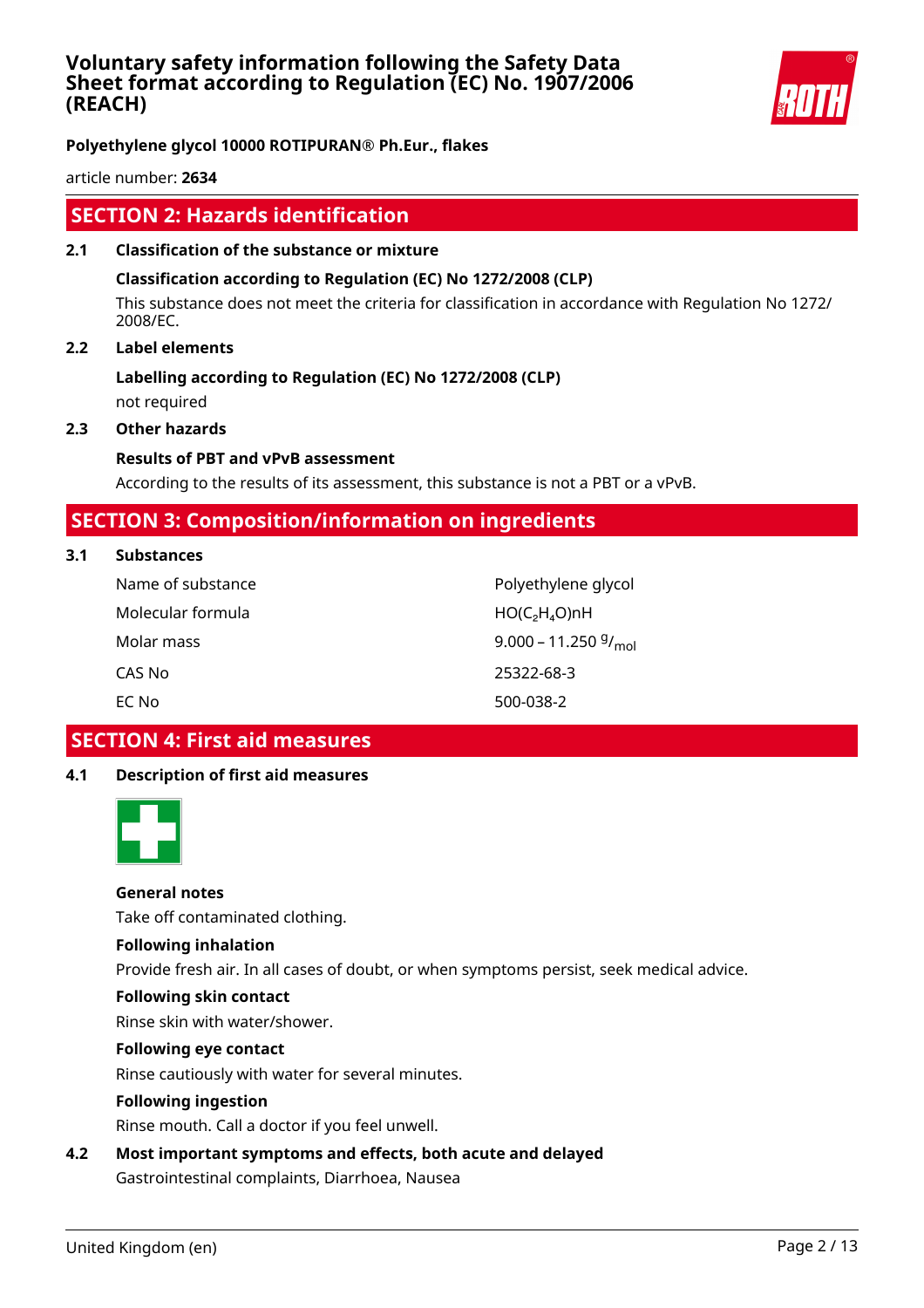

**Polyethylene glycol 10000 ROTIPURAN® Ph.Eur., flakes**

article number: **2634**

### **4.3 Indication of any immediate medical attention and special treatment needed** none

# **SECTION 5: Firefighting measures**

#### **5.1 Extinguishing media**



#### **Suitable extinguishing media**

co-ordinate firefighting measures to the fire surroundings water, foam, alcohol resistant foam, dry extinguishing powder, ABC-powder

#### **Unsuitable extinguishing media**

water jet

#### **5.2 Special hazards arising from the substance or mixture**

Combustible.

#### **Hazardous combustion products**

In case of fire may be liberated: Carbon monoxide (CO), Carbon dioxide (CO₂)

#### **5.3 Advice for firefighters**

In case of fire and/or explosion do not breathe fumes. Fight fire with normal precautions from a reasonable distance. Wear self-contained breathing apparatus.

# **SECTION 6: Accidental release measures**

#### **6.1 Personal precautions, protective equipment and emergency procedures**



#### **For non-emergency personnel**

No special measures are necessary.

#### **6.2 Environmental precautions**

Keep away from drains, surface and ground water.

#### **6.3 Methods and material for containment and cleaning up**

#### **Advice on how to contain a spill**

Covering of drains. Take up mechanically.

#### **Advice on how to clean up a spill**

Take up mechanically.

#### **Other information relating to spills and releases**

Place in appropriate containers for disposal.

#### **6.4 Reference to other sections**

Hazardous combustion products: see section 5. Personal protective equipment: see section 8. Incompatible materials: see section 10. Disposal considerations: see section 13.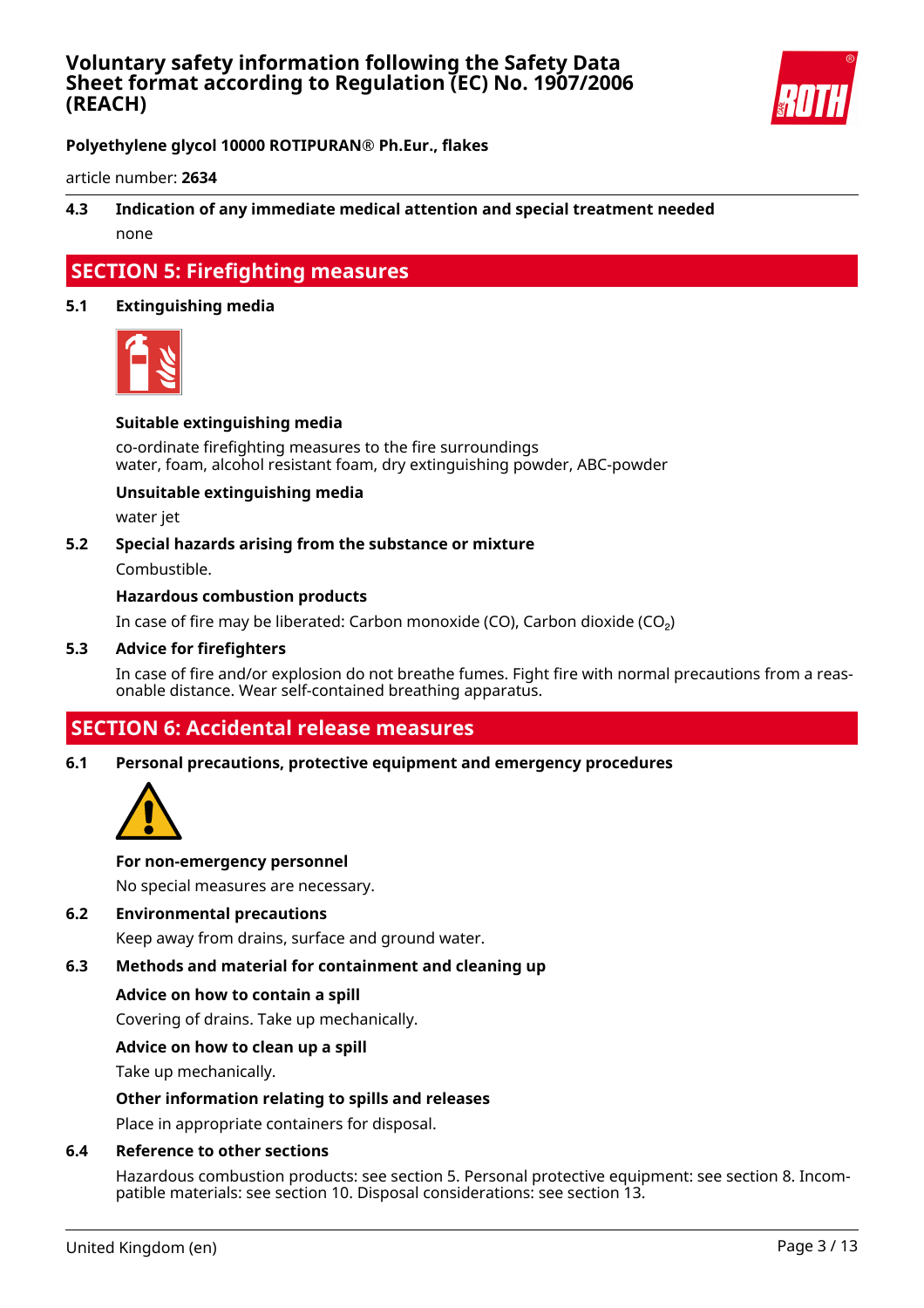

**Polyethylene glycol 10000 ROTIPURAN® Ph.Eur., flakes**

article number: **2634**

# **SECTION 7: Handling and storage**

- **7.1 Precautions for safe handling** No special measures are necessary. **Advice on general occupational hygiene** Keep away from food, drink and animal feedingstuffs.
- **7.2 Conditions for safe storage, including any incompatibilities**

Store in a dry place. Protect from sunlight.

**Incompatible substances or mixtures**

Observe hints for combined storage.

**Consideration of other advice**

**Specific designs for storage rooms or vessels**

Recommended storage temperature: 15 – 25 °C

**7.3 Specific end use(s)**

No information available.

# **SECTION 8: Exposure controls/personal protection**

#### **8.1 Control parameters**

#### **National limit values**

#### **Occupational exposure limit values (Workplace Exposure Limits)**

Data are not available.

#### **Human health values**

| <b>Relevant DNELs and other threshold levels</b> |                                  |                                              |                   |                            |
|--------------------------------------------------|----------------------------------|----------------------------------------------|-------------------|----------------------------|
| <b>Endpoint</b>                                  | <b>Threshold</b><br><b>level</b> | <b>Protection goal,</b><br>route of exposure | Used in           | <b>Exposure time</b>       |
| <b>DNEL</b>                                      | $40.2 \,\mathrm{mg/m^3}$         | human, inhalatory                            | worker (industry) | chronic - systemic effects |
| <b>DNEL</b>                                      | 112 mg/kg bw/<br>day             | human, dermal                                | worker (industry) | chronic - systemic effects |

#### **Environmental values**

| <b>Relevant PNECs and other threshold levels</b> |                                  |                       |                                       |                              |
|--------------------------------------------------|----------------------------------|-----------------------|---------------------------------------|------------------------------|
| End-<br>point                                    | <b>Threshold</b><br><b>level</b> | <b>Organism</b>       | <b>Environmental com-</b><br>partment | <b>Exposure time</b>         |
| <b>PNEC</b>                                      | 0.2739/                          | aquatic organisms     | freshwater                            | short-term (single instance) |
| <b>PNEC</b>                                      | $27.3 \text{ mg}$ /              | aquatic organisms     | marine water                          | short-term (single instance) |
| <b>PNEC</b>                                      | 1.030 $mgr_{k0}$                 | aquatic organisms     | freshwater sediment                   | short-term (single instance) |
| <b>PNEC</b>                                      | 103 $mg/_{ka}$                   | aquatic organisms     | marine sediment                       | short-term (single instance) |
| <b>PNEC</b>                                      | 46,4 $mg/_{ka}$                  | terrestrial organisms | soil                                  | short-term (single instance) |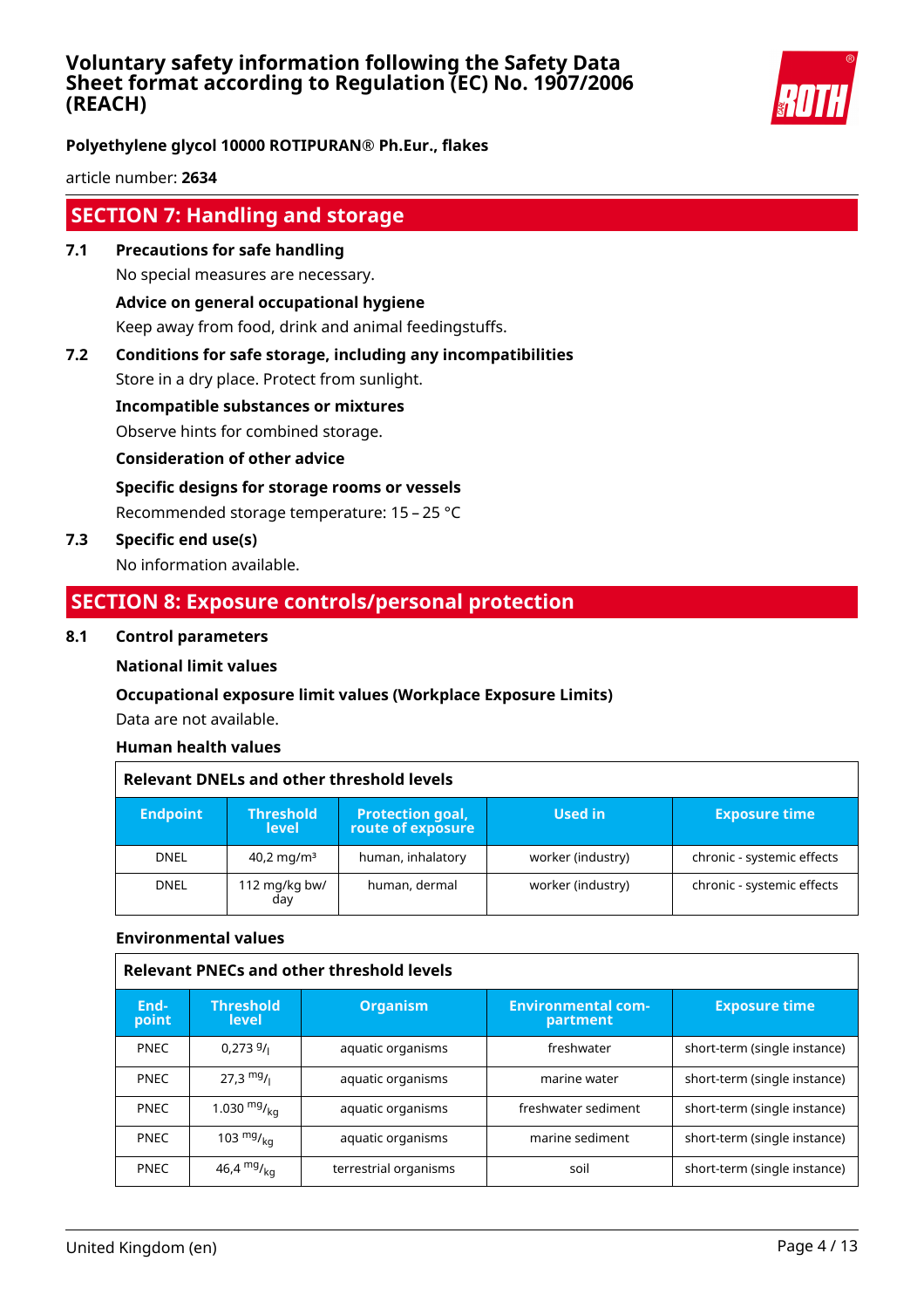

**Polyethylene glycol 10000 ROTIPURAN® Ph.Eur., flakes**

article number: **2634**

#### **8.2 Exposure controls**

#### **Individual protection measures (personal protective equipment)**

#### **Eye/face protection**



Use safety goggle with side protection.

#### **Skin protection**



#### **• hand protection**

Wear suitable gloves. Chemical protection gloves are suitable, which are tested according to EN 374.

#### **• type of material**

NBR (Nitrile rubber)

#### **• material thickness**

>0,11 mm

#### **• breakthrough times of the glove material**

>480 minutes (permeation: level 6)

#### **• other protection measures**

Take recovery periods for skin regeneration. Preventive skin protection (barrier creams/ointments) is recommended.

#### **Respiratory protection**



Respiratory protection necessary at: Dust formation. Particulate filter device (EN 143). P1 (filters at least 80 % of airborne particles, colour code: White).

#### **Environmental exposure controls**

Keep away from drains, surface and ground water.

# **SECTION 9: Physical and chemical properties**

#### **9.1 Information on basic physical and chemical properties**

| Physical state               | solid                       |
|------------------------------|-----------------------------|
| Form                         | acc. to product description |
| Colour                       | white                       |
| Odour                        | odourless                   |
| Melting point/freezing point | $55 - 60 °C$                |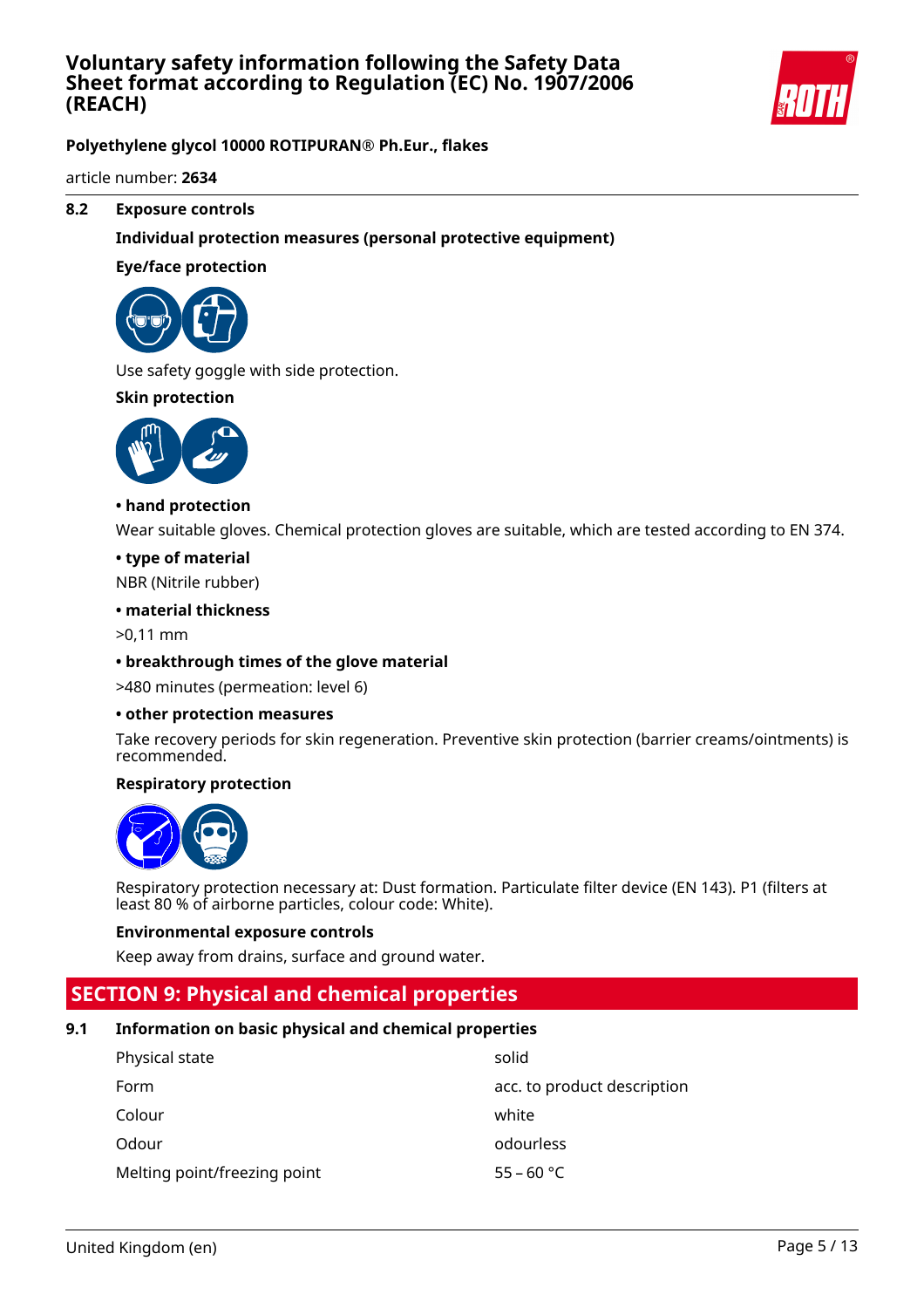

article number: **2634**

| Boiling point or initial boiling point and boiling<br>range | not determined                                                                       |
|-------------------------------------------------------------|--------------------------------------------------------------------------------------|
| Flammability                                                | this material is combustible, but will not ignite<br>readily                         |
| Lower and upper explosion limit                             | not determined                                                                       |
| Flash point                                                 | 240 - 270 °C (DIN 51376)                                                             |
| Auto-ignition temperature                                   | not determined                                                                       |
| Decomposition temperature                                   | 360 °C                                                                               |
| pH (value)                                                  | 5 – 7 (in aqueous solution: 100 $9/$ <sub>l</sub> , 20 °C) (DIN<br>19268)            |
| Kinematic viscosity                                         | not relevant                                                                         |
| Solubility(ies)                                             |                                                                                      |
| Water solubility                                            | 500 <sup>g</sup> / <sub>l</sub> at 20 °C                                             |
|                                                             |                                                                                      |
| Partition coefficient                                       |                                                                                      |
| Partition coefficient n-octanol/water (log value):          | <-1 (calculated value)                                                               |
| Soil organic carbon/water (log KOC)                         | 1,857 (ECHA)                                                                         |
| Vapour pressure                                             | <0,01 hPa at 20 °C                                                                   |
| Density                                                     | 1,2 $9/$ <sub>cm</sub> <sup>3</sup> at 20 °C                                         |
| <b>Bulk density</b>                                         | 400 - 500 kg/m <sup>3</sup>                                                          |
|                                                             |                                                                                      |
| Particle characteristics                                    | No data available.                                                                   |
| Other safety parameters                                     |                                                                                      |
| Oxidising properties                                        | none                                                                                 |
| <b>Other information</b>                                    |                                                                                      |
| Information with regard to physical hazard<br>classes:      | hazard classes acc. to GHS<br>(physical hazards): not relevant                       |
| Other safety characteristics:                               |                                                                                      |
| Temperature class (EU, acc. to ATEX)                        | T <sub>2</sub><br>Maximum permissible surface temperature on<br>the equipment: 300°C |

**9.2**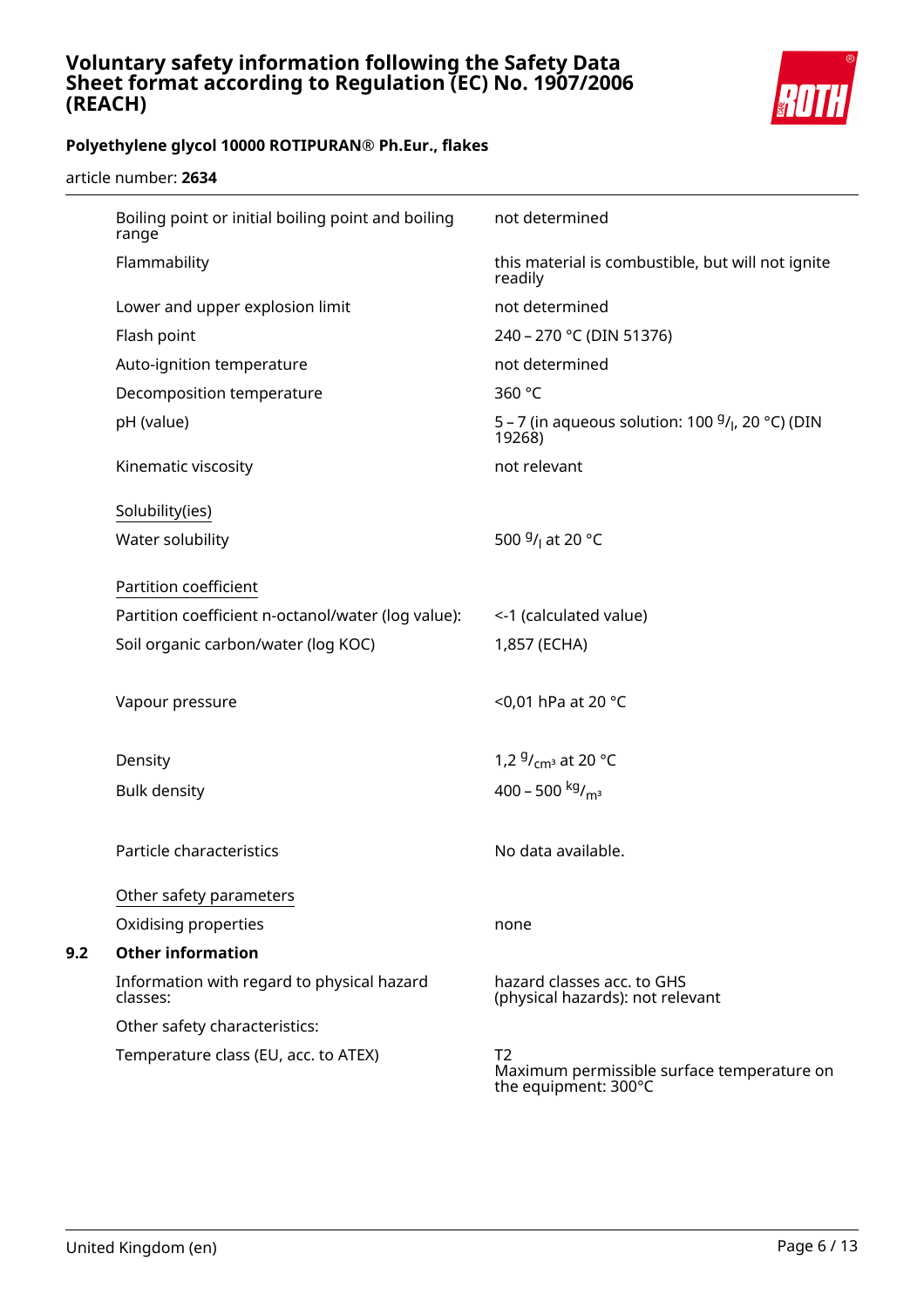

article number: **2634**

# **SECTION 10: Stability and reactivity**

#### **10.1 Reactivity**

The product in the delivered form is not dust explosion capable; the enrichment of fine dust however leads to the danger of dust explosion.

#### **10.2 Chemical stability**

The material is stable under normal ambient and anticipated storage and handling conditions of temperature and pressure.

#### **10.3 Possibility of hazardous reactions**

**Violent reaction with:** strong oxidiser

#### **10.4 Conditions to avoid**

Keep away from heat. Decompostion takes place from temperatures above: 360 °C.

#### **10.5 Incompatible materials**

There is no additional information.

#### **10.6 Hazardous decomposition products**

Hazardous combustion products: see section 5.

# **SECTION 11: Toxicological information**

#### **11.1 Information on hazard classes as defined in Regulation (EC) No 1272/2008**

#### **Classification according to GHS (1272/2008/EC, CLP)**

This substance does not meet the criteria for classification in accordance with Regulation No 1272/ 2008/EC.

#### **Acute toxicity**

Shall not be classified as acutely toxic.

| <b>Acute toxicity</b> |                 |                            |                |               |               |
|-----------------------|-----------------|----------------------------|----------------|---------------|---------------|
| <b>Exposure route</b> | <b>Endpoint</b> | <b>Value</b>               | <b>Species</b> | <b>Method</b> | <b>Source</b> |
| oral                  | LD50            | $>2.000 \frac{mg}{kg}$     | rat            |               | <b>ECHA</b>   |
| dermal                | LD50            | $>2.000$ mg/ <sub>ka</sub> | rat            |               | <b>ECHA</b>   |

#### **Skin corrosion/irritation**

Shall not be classified as corrosive/irritant to skin.

#### **Serious eye damage/eye irritation**

Shall not be classified as seriously damaging to the eye or eye irritant.

#### **Respiratory or skin sensitisation**

Shall not be classified as a respiratory or skin sensitiser.

#### **Germ cell mutagenicity**

Shall not be classified as germ cell mutagenic.

#### **Carcinogenicity**

Shall not be classified as carcinogenic.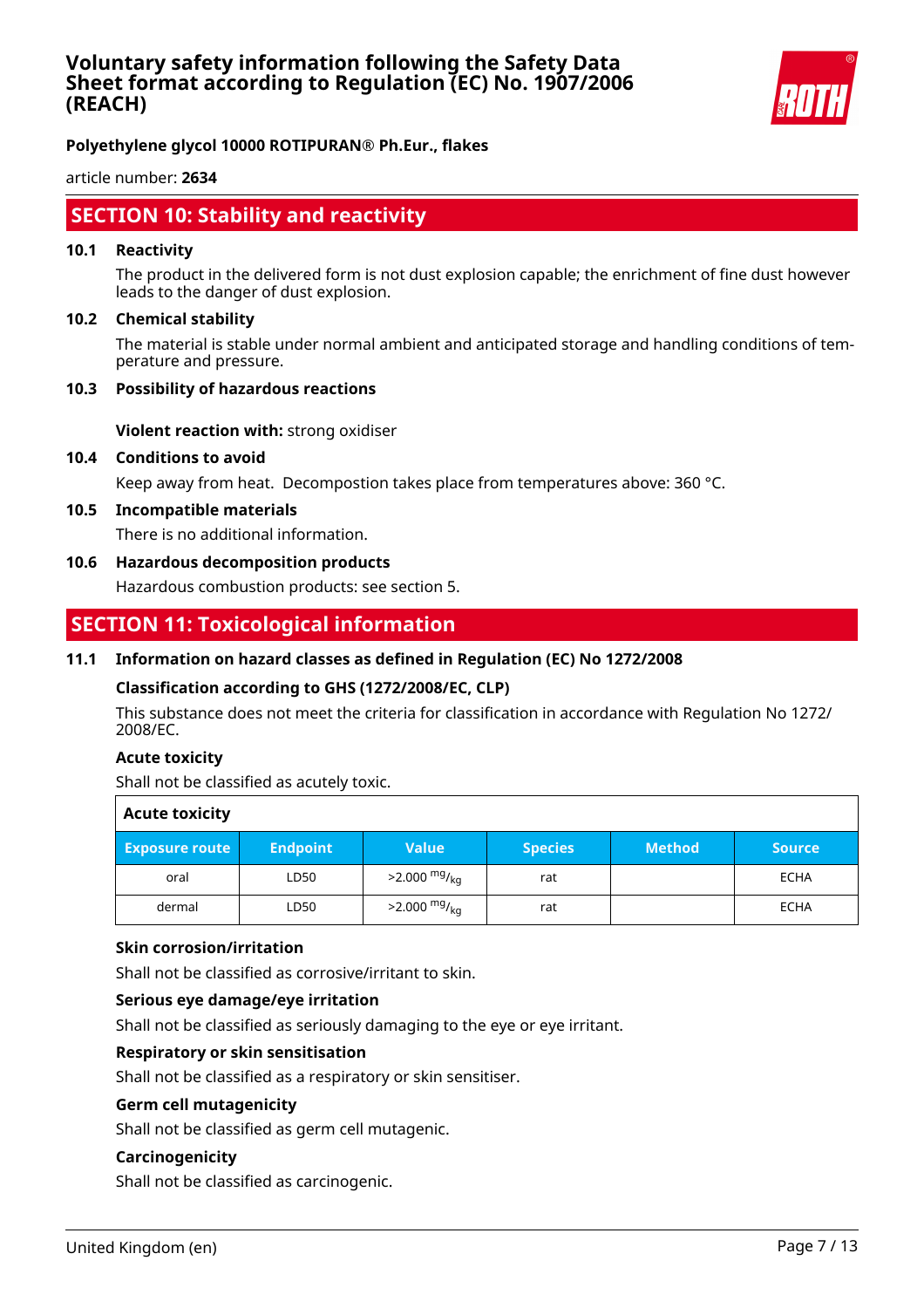

# **Polyethylene glycol 10000 ROTIPURAN® Ph.Eur., flakes**

article number: **2634**

#### **Reproductive toxicity**

Shall not be classified as a reproductive toxicant.

#### **Specific target organ toxicity - single exposure**

Shall not be classified as a specific target organ toxicant (single exposure).

#### **Specific target organ toxicity - repeated exposure**

Shall not be classified as a specific target organ toxicant (repeated exposure).

#### **Aspiration hazard**

Shall not be classified as presenting an aspiration hazard.

### **Symptoms related to the physical, chemical and toxicological characteristics**

#### **• If swallowed**

diarrhoea, nausea, gastrointestinal complaints

# **• If in eyes**

essentially non-irritating

#### **• If inhaled**

Inhalation of dust may cause irritation of the respiratory system

#### **• If on skin**

essentially non-irritating

#### **• Other information**

none

**11.2 Endocrine disrupting properties**

Not listed.

#### **11.3 Information on other hazards**

There is no additional information.

# **SECTION 12: Ecological information**

#### **12.1 Toxicity**

Shall not be classified as hazardous to the aquatic environment.

| <b>Aquatic toxicity (acute)</b> |                     |                       |                      |
|---------------------------------|---------------------|-----------------------|----------------------|
| <b>Endpoint</b>                 | <b>Value</b>        | <b>Species</b>        | <b>Exposure time</b> |
| <b>LC50</b>                     | $>100 \frac{mg}{l}$ | fish                  | 96 h                 |
| EC50                            | $>100 \frac{mg}{l}$ | aquatic invertebrates | 48 h                 |

#### **Biodegradation**

The substance is readily biodegradable.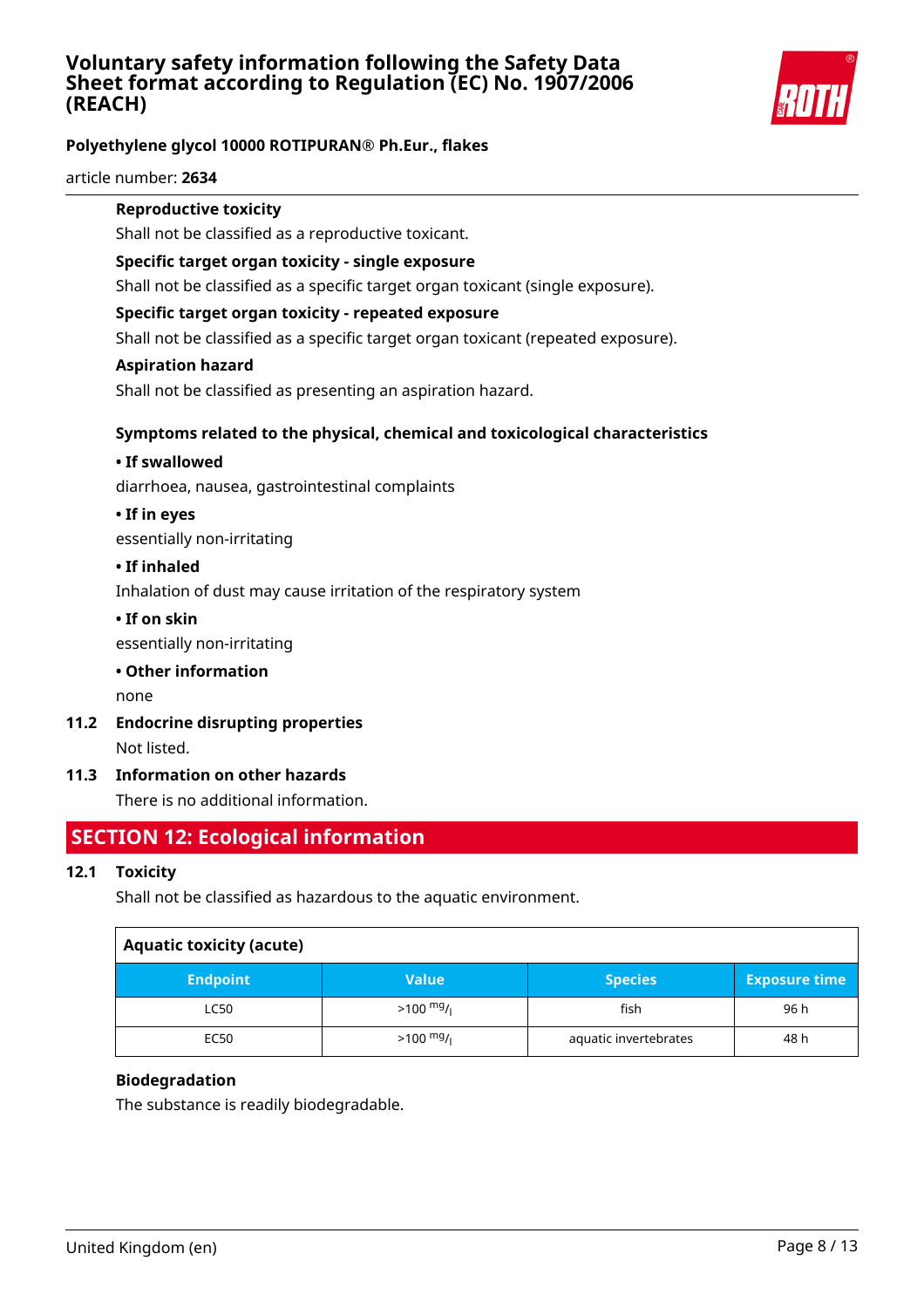

article number: **2634**

#### **12.2 Process of degradability**

| <b>Process of degradability</b> |                         |      |
|---------------------------------|-------------------------|------|
| <b>Process</b>                  | <b>Degradation rate</b> | Time |
| oxygen depletion                | 74.85 %                 | 28 d |

#### **12.3 Bioaccumulative potential**

Does not significantly accumulate in organisms.

| n-octanol/water (log KOW) | $\vert$ <-1 (Calculated value) |
|---------------------------|--------------------------------|
| <b>BCF</b>                | 3,162 (ECHA)                   |

#### **12.4 Mobility in soil**

| The Organic Carbon normalised adsorption<br>coefficient | 1,857 (ECHA) |
|---------------------------------------------------------|--------------|
|---------------------------------------------------------|--------------|

# **12.5 Results of PBT and vPvB assessment**

Data are not available.

# **12.6 Endocrine disrupting properties**

Not listed.

**12.7 Other adverse effects**

Data are not available.

# **SECTION 13: Disposal considerations**

#### **13.1 Waste treatment methods**



Consult the appropriate local waste disposal expert about waste disposal.

#### **Sewage disposal-relevant information**

Do not empty into drains.

#### **13.2 Relevant provisions relating to waste**

The allocation of waste identity numbers/waste descriptions must be carried out according to the EEC, specific to the industry and process. Waste catalogue ordinance (Germany).

#### **13.3 Remarks**

Waste shall be separated into the categories that can be handled separately by the local or national waste management facilities. Please consider the relevant national or regional provisions.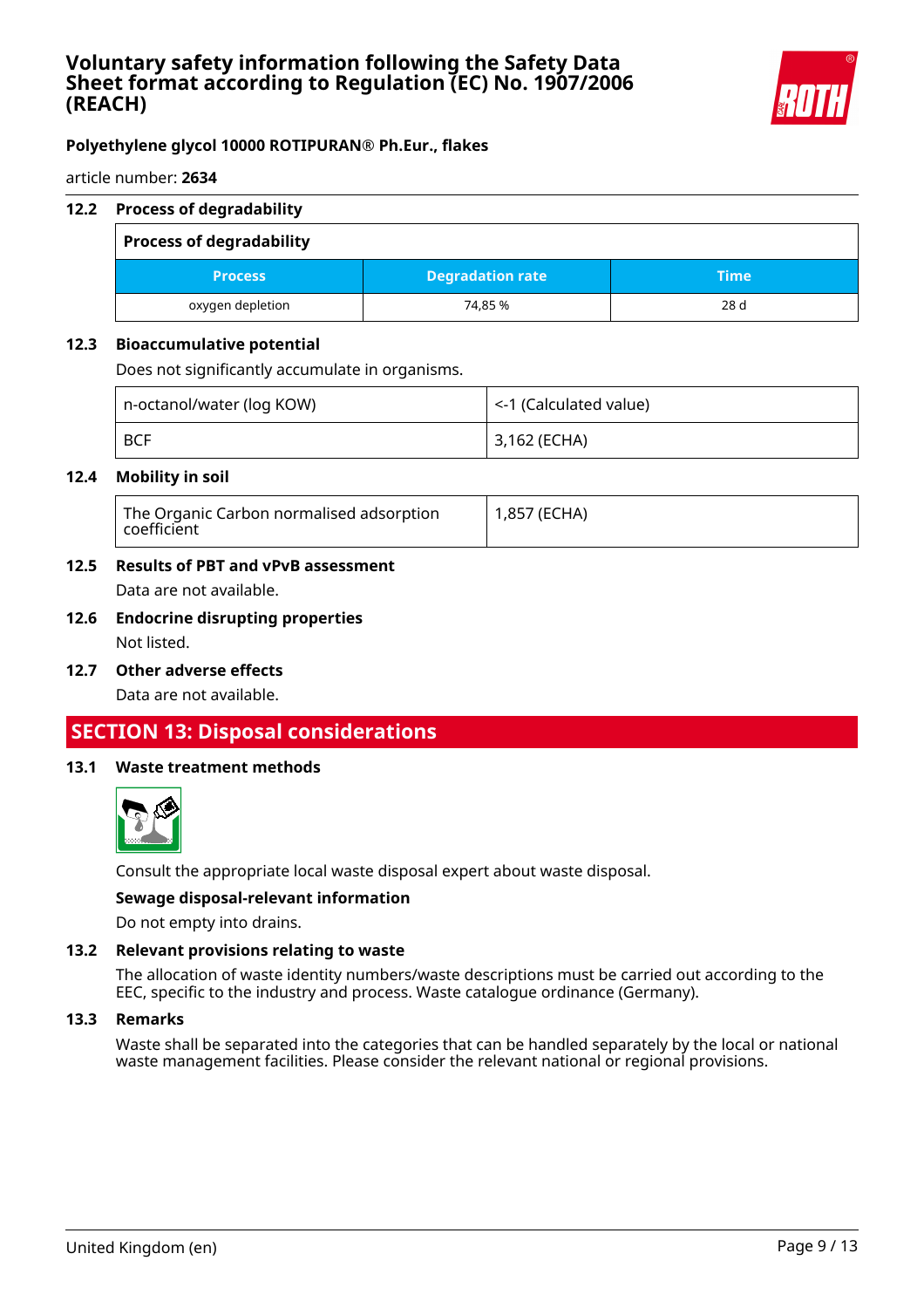

**Polyethylene glycol 10000 ROTIPURAN® Ph.Eur., flakes**

article number: **2634**

# **SECTION 14: Transport information**

- **14.1 UN number or ID number not subject to transport regulations**
- **14.2 UN proper shipping name** not assigned
- **14.3 Transport hazard class(es)** none
- **14.4 Packing group not assigned**
- 

**14.5 Environmental hazards** non-environmentally hazardous acc. to the dangerous goods regulations

- **14.6 Special precautions for user** There is no additional information.
- **14.7 Maritime transport in bulk according to IMO instruments** The cargo is not intended to be carried in bulk.
- **14.8 Information for each of the UN Model Regulations**

**Transport of dangerous goods by road, rail and inland waterway (ADR/RID/ADN) - Additional information**

not assigned

**International Maritime Dangerous Goods Code (IMDG) - Additional information** Not subject to IMDG.

**International Civil Aviation Organization (ICAO-IATA/DGR) - Additional information** Not subject to ICAO-IATA.

# **SECTION 15: Regulatory information**

**15.1 Safety, health and environmental regulations/legislation specific for the substance or mixture**

**Relevant provisions of the European Union (EU)**

#### **Restrictions according to REACH, Annex XVII**

not listed

**List of substances subject to authorisation (REACH, Annex XIV)/SVHC - candidate list** Not listed.

**Seveso Directive**

|           | 2012/18/EU (Seveso III)               |                                                                                                   |              |  |
|-----------|---------------------------------------|---------------------------------------------------------------------------------------------------|--------------|--|
| <b>No</b> | Dangerous substance/hazard categories | Qualifying quantity (tonnes) for the ap-<br>  plication of lower and upper-tier re-<br>quirements | <b>Notes</b> |  |
|           | not assigned                          |                                                                                                   |              |  |

#### **Deco-Paint Directive (2004/42/EC)**

| VOC content | 0 %  |
|-------------|------|
|             | 09/1 |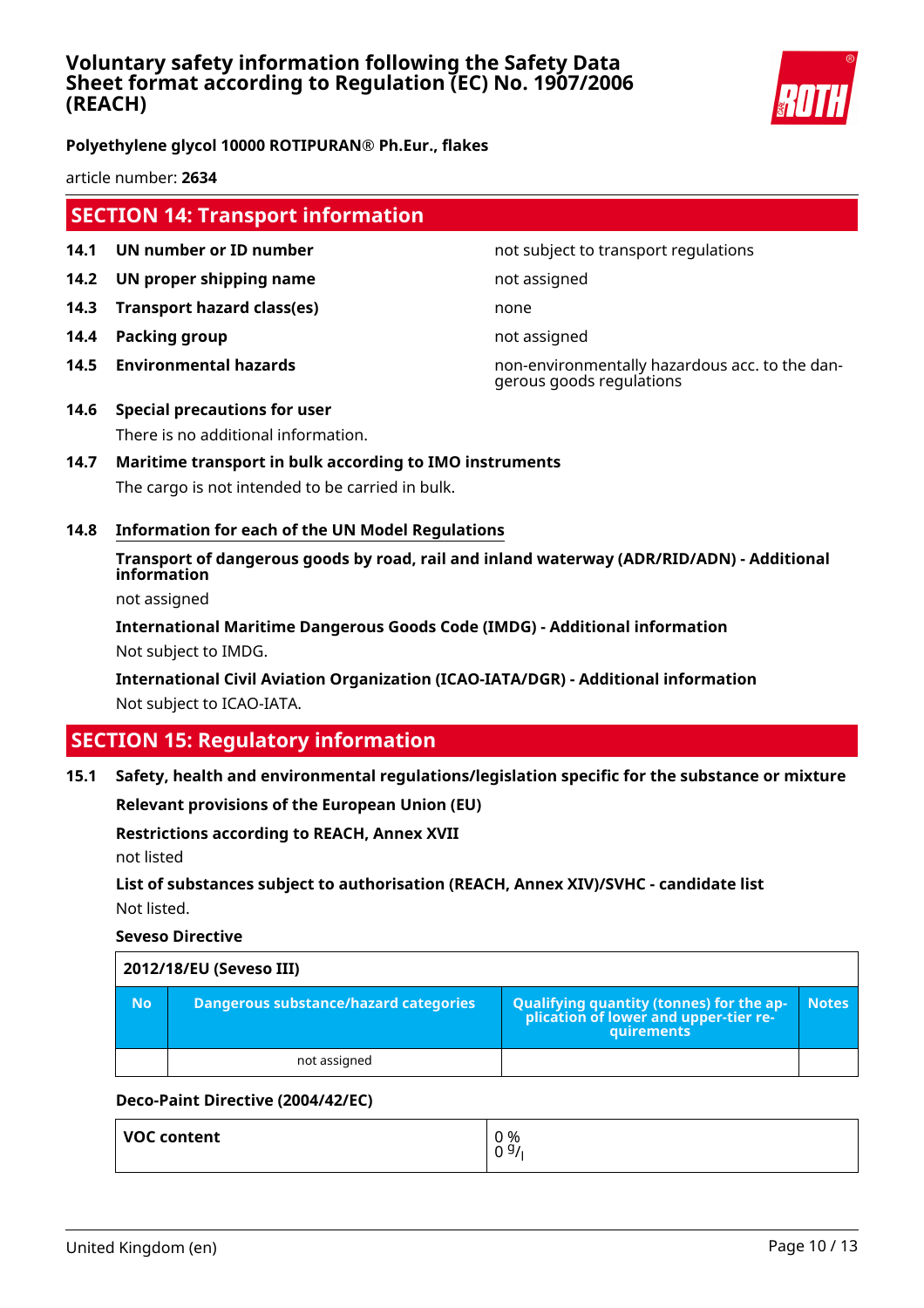

article number: **2634**

| Directive on industrial emissions (VOCs, 2010/75/EU) |      |  |
|------------------------------------------------------|------|--|
| VOC content                                          | 0 %  |  |
| $\mid$ VOC content                                   | 0.9/ |  |

#### **Directive 2011/65/EU on the restriction of the use of certain hazardous substances in electrical and electronic equipment (RoHS) - Annex II**

not listed

**Regulation 166/2006/EC concerning the establishment of a European Pollutant Release and Transfer Register (PRTR)**

not listed

**Water Framework Directive (WFD)**

not listed

**Regulation 98/2013/EU on the marketing and use of explosives precursors**

not listed

**Regulation 111/2005/EC laying down rules for the monitoring of trade between the Community and third countries in drug precursors**

not listed

**Regulation 1005/2009/EC on substances that deplete the ozone layer (ODS)**

not listed

**Regulation 649/2012/EU concerning the export and import of hazardous chemicals (PIC)**

not listed

#### **National inventories**

| Country   | <b>Inventory</b> | <b>Status</b>       |
|-----------|------------------|---------------------|
| AU        | <b>AICS</b>      | substance is listed |
| CA        | <b>DSL</b>       | substance is listed |
| <b>CN</b> | <b>IECSC</b>     | substance is listed |
| EU        | <b>ECSI</b>      | substance is listed |
| EU        | REACH Reg.       | substance is listed |
| JP        | CSCL-ENCS        | substance is listed |
| KR        | KECI             | substance is listed |
| NZ        | NZIOC            | substance is listed |
| PH        | <b>PICCS</b>     | substance is listed |
| TR        | <b>CICR</b>      | substance is listed |
| TW        | <b>TCSI</b>      | substance is listed |
| US        | <b>TSCA</b>      | substance is listed |

# **Legend**<br>AICS<br>CICR

AICS Australian Inventory of Chemical Substances

CICR Chemical Inventory and Control Regulation CSCL-ENCS List of Existing and New Chemical Substances (CSCL-ENCS)

DSL Domestic Substances List (DSL)

ECSI EC Substance Inventory (EINECS, ELINCS, NLP)

IECSC Inventory of Existing Chemical Substances Produced or Imported in China

KECI Korea Existing Chemicals Inventory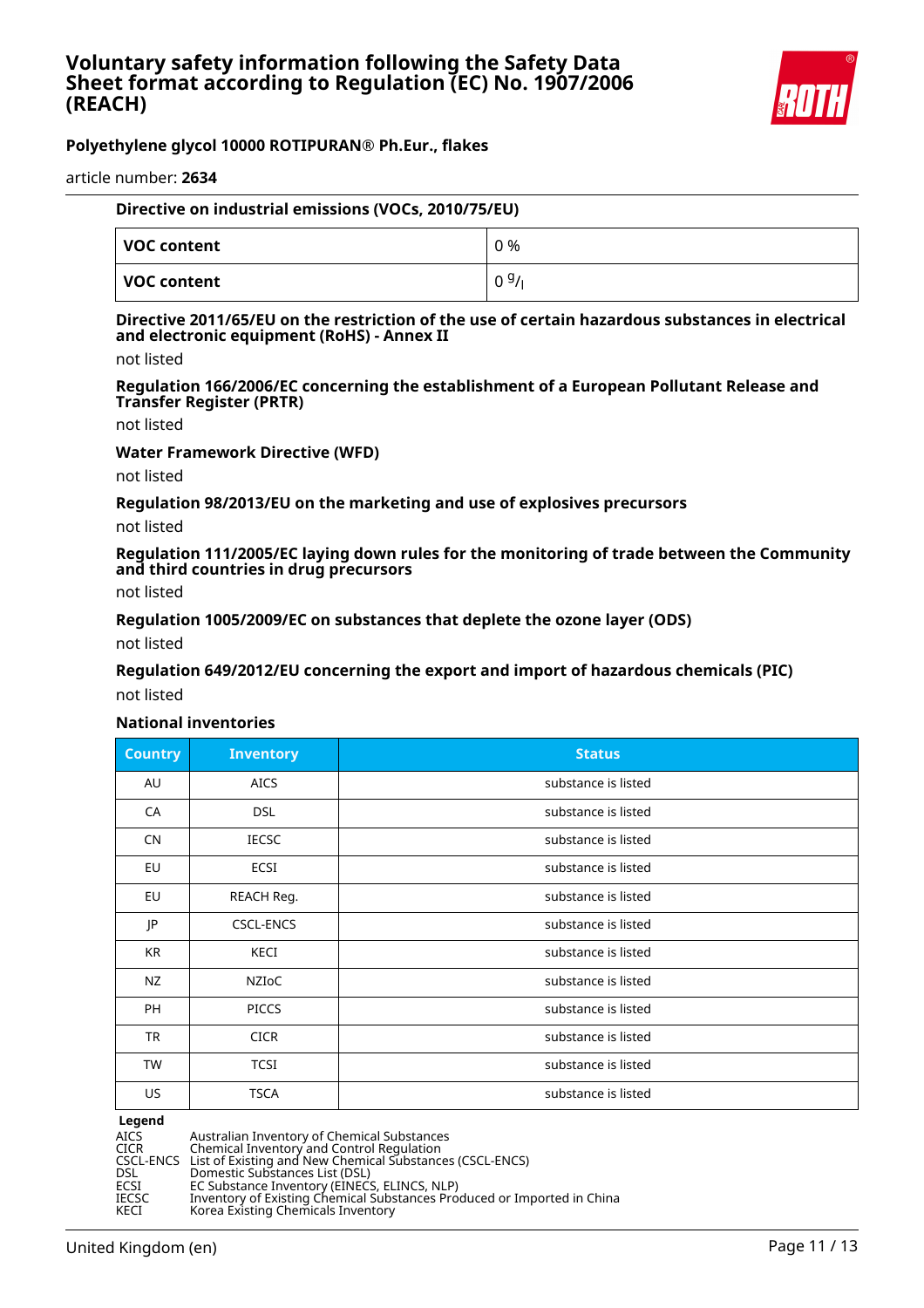

#### article number: **2634**

| Legend       |                                                                   |
|--------------|-------------------------------------------------------------------|
| NZIoC        | New Zealand Inventory of Chemicals                                |
| <b>PICCS</b> | Philippine Inventory of Chemicals and Chemical Substances (PICCS) |
|              | REACH Reg. REACH registered substances                            |
| TCSI         | Taiwan Chemical Substance Inventory                               |
| TSCA         | <b>Toxic Substance Control Act</b>                                |

#### **15.2 Chemical Safety Assessment**

No Chemical Safety Assessment has been carried out for this substance.

# **SECTION 16: Other information**

#### **Indication of changes (revised safety data sheet)**

Alignment to regulation: Regulation (EC) No. 1907/2006 (REACH), amended by 2020/878/EU

Restructuring: section 9, section 14

#### **Abbreviations and acronyms**

| Abbr.           | <b>Descriptions of used abbreviations</b>                                                                                                                                                                                       |
|-----------------|---------------------------------------------------------------------------------------------------------------------------------------------------------------------------------------------------------------------------------|
| <b>ADN</b>      | Accord européen relatif au transport international des marchandises dangereuses par voies de naviga-<br>tion intérieures (European Agreement concerning the International Carriage of Dangerous Goods by In-<br>land Waterways) |
| <b>ADR</b>      | Accord européen relatif au transport international des marchandises dangereuses par route (European<br>Agreement concerning the International Carriage of Dangerous Goods by Road)                                              |
| <b>BCF</b>      | <b>Bioconcentration factor</b>                                                                                                                                                                                                  |
| CAS             | Chemical Abstracts Service (service that maintains the most comprehensive list of chemical substances)                                                                                                                          |
| <b>CLP</b>      | Regulation (EC) No 1272/2008 on classification, labelling and packaging of substances and mixtures                                                                                                                              |
| <b>DGR</b>      | Dangerous Goods Regulations (see IATA/DGR)                                                                                                                                                                                      |
| <b>DNEL</b>     | Derived No-Effect Level                                                                                                                                                                                                         |
| <b>EC50</b>     | Effective Concentration 50 %. The EC50 corresponds to the concentration of a tested substance causing<br>50 % changes in response (e.g. on growth) during a specified time interval                                             |
| EC No           | The EC Inventory (EINECS, ELINCS and the NLP-list) is the source for the seven-digit EC number, an identi-<br>fier of substances commercially available within the EU (European Union)                                          |
| <b>EINECS</b>   | European Inventory of Existing Commercial Chemical Substances                                                                                                                                                                   |
| <b>ELINCS</b>   | European List of Notified Chemical Substances                                                                                                                                                                                   |
| <b>GHS</b>      | "Globally Harmonized System of Classification and Labelling of Chemicals" developed by the United Na-<br>tions                                                                                                                  |
| <b>IATA</b>     | <b>International Air Transport Association</b>                                                                                                                                                                                  |
| <b>IATA/DGR</b> | Dangerous Goods Regulations (DGR) for the air transport (IATA)                                                                                                                                                                  |
| <b>ICAO</b>     | <b>International Civil Aviation Organization</b>                                                                                                                                                                                |
| <b>IMDG</b>     | International Maritime Dangerous Goods Code                                                                                                                                                                                     |
| <b>LC50</b>     | Lethal Concentration 50%: the LC50 corresponds to the concentration of a tested substance causing 50 %<br>lethality during a specified time interval                                                                            |
| LD50            | Lethal Dose 50 %: the LD50 corresponds to the dose of a tested substance causing 50 % lethality during a<br>specified time interval                                                                                             |
| <b>NLP</b>      | No-Longer Polymer                                                                                                                                                                                                               |
| <b>PBT</b>      | Persistent, Bioaccumulative and Toxic                                                                                                                                                                                           |